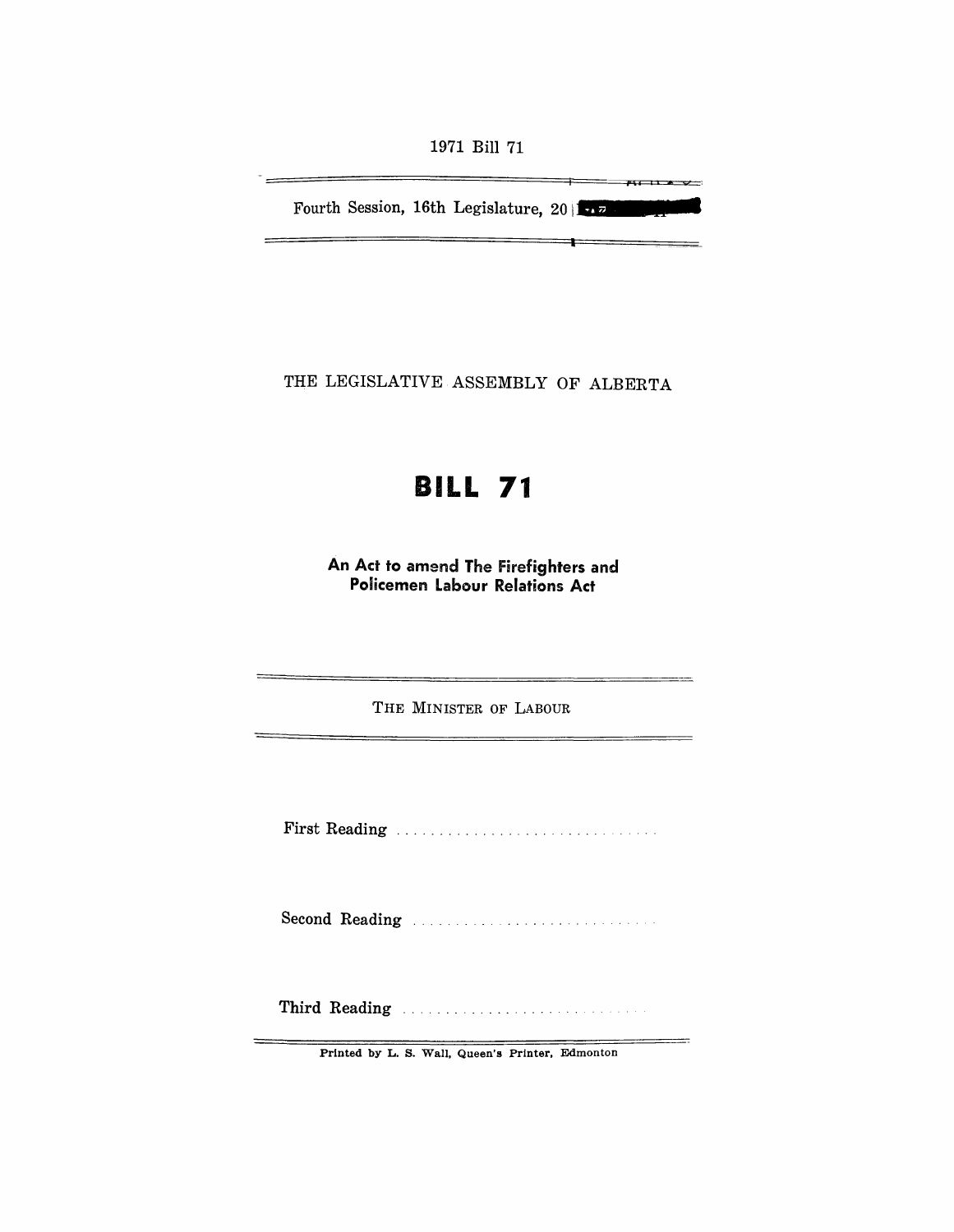# **BILL 71**

# 1971

#### AN ACT TO AMEND THE FIREFIGHTERS AND POLIEMEN LABOUR RELATIONS ACT

### *(Assented to* , 1971)

HER MAJESTY, by and with the advice and consent of the Legislative Assembly of Alberta, enacts as follows:

1. *The Firefighters and Policemen Labour Relations Act is hereby amended.* 

2. *Section* 11, *subsection* (1) *is amended by adding after the words* "board of arbitration" *the words* "of three members".

#### *3. Section* 12 *is amended*

*(a) by striking out subsection* (1) *and by substituting the following:* 

12. (1) Where the matters in dispute are referred to a board of arbitration

- (a) each party shall appoint one member, and
- (b) the two members shall appoint the third member who shall be the chairman.
- *(b) as to subsection* (4) *by striking out clause (a) and by substituting the following:* 
	- (a) fails to appoint a member of the board of arbitration as required by subsection (1) within seven days after receipt by the second party of the notice to refer the dispute to a board of arbitration, or
- ( *c) as to subsection* (5) *by striking out the words* "any of the members" *and by substituting the words*  "either of the members".

*4. This Act shall come into force on the day upon which it is assented to.*